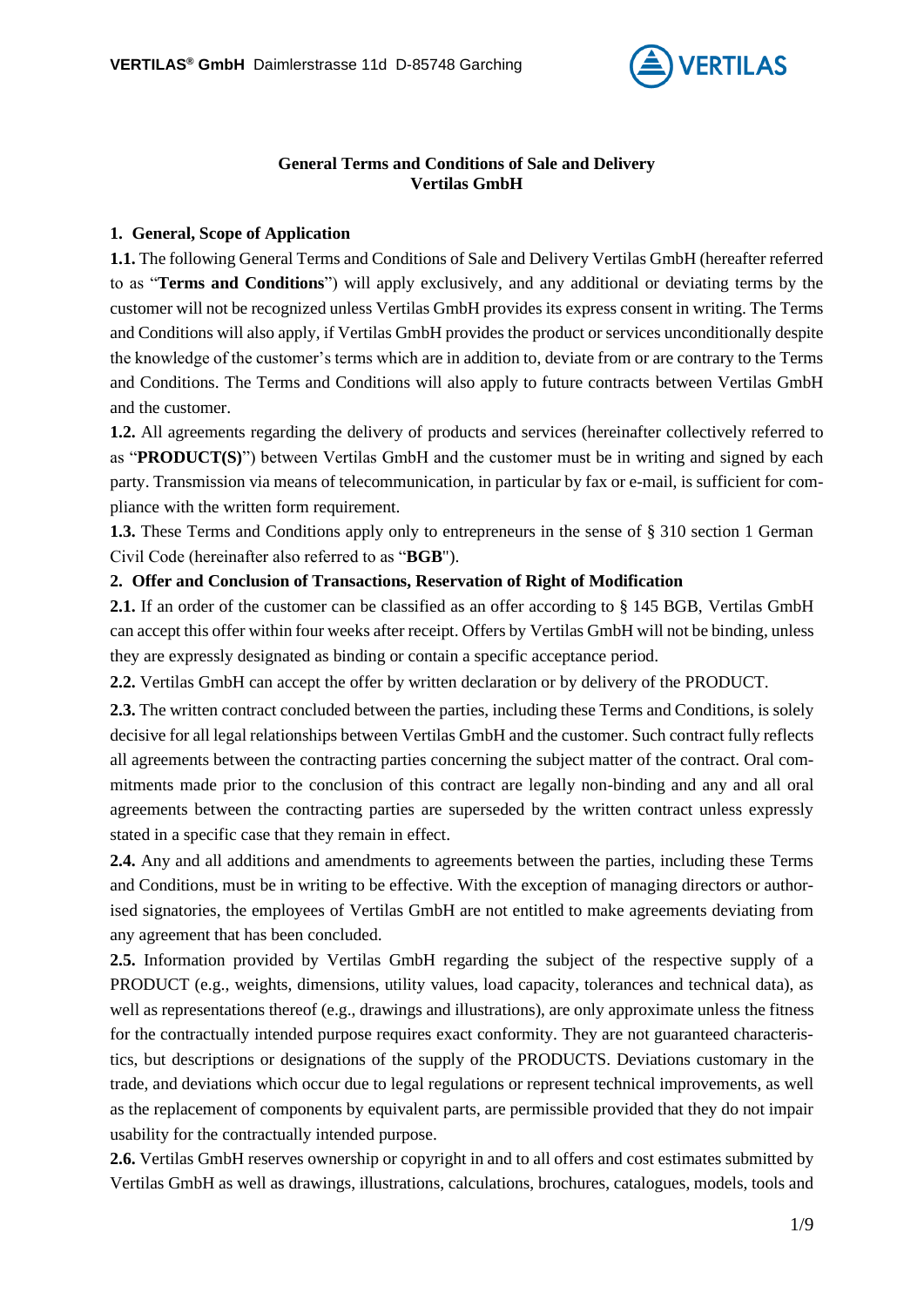

other documents and aids made available to the customer. The customer may not share any of the foregoing, as such or their content, with third parties, disclose them, use them itself or via third parties, or reproduce them, without the express consent of Vertilas GmbH. Upon request of Vertilas GmbH, the customer must return such items in full to Vertilas GmbH and destroy any copies that may have been made if they are no longer required by it in the ordinary course of business or if negotiations do not lead to the conclusion of a contract. The foregoing does not apply to the storage of data provided electronically for normal back-up purposes.

## **3. Supply and Performance Period, Delayed Delivery**

**3.1.** Partial deliveries are permitted, and oblige the customer to pay a proportionate share of remuneration, if

- the partial delivery may be used by the customer within the scope of the contractual purpose;
- delivery of the remaining ordered PRODUCTS is assured; and
- the customer does not incur any considerable additional expenditure or additional costs as a result (unless Vertilas GmbH commits to bear such costs).

**3.2.** In case Vertilas GmbH's performance as agreed in the contract is to be rendered upon request, the customer - unless otherwise agreed - shall be obliged to accept any partial performances of approximately similar amounts. Further, full performance as agreed shall be deemed requested by the customer one month after the agreed period for request has elapsed or if there is no such agreement, three calendar months after closing of the contract.

3.3. Performance deadlines indicated by Vertilas GmbH are non-binding and subject to change unless expressly agreed otherwise in relevant agreement.

**3.4.** The beginning of a delivery time given by Vertilas GmbH presupposes the clarification of all technical questions.

**3.5.** Compliance with the delivery obligation requires the timely and proper fulfillment of the obligation of the customer. The defence [of](http://dict.leo.org/ende/index_de.html#/search=of&searchLoc=0&resultOrder=basic&multiwordShowSingle=on§Hdr=on) [lack](http://dict.leo.org/ende/index_de.html#/search=lack&searchLoc=0&resultOrder=basic&multiwordShowSingle=on§Hdr=on) [of](http://dict.leo.org/ende/index_de.html#/search=of&searchLoc=0&resultOrder=basic&multiwordShowSingle=on§Hdr=on) [performance](http://dict.leo.org/ende/index_de.html#/search=performance&searchLoc=0&resultOrder=basic&multiwordShowSingle=on§Hdr=on) [of](http://dict.leo.org/ende/index_de.html#/search=of&searchLoc=0&resultOrder=basic&multiwordShowSingle=on§Hdr=on) [the](http://dict.leo.org/ende/index_de.html#/search=the&searchLoc=0&resultOrder=basic&multiwordShowSingle=on§Hdr=on) [contract](http://dict.leo.org/ende/index_de.html#/search=contract&searchLoc=0&resultOrder=basic&multiwordShowSingle=on§Hdr=on) is reserved.

**3.6.** If shipment has been agreed, delivery periods and delivery dates shall refer to the time of handover to the forwarding agent, carrier or other third party commissioned with shipment.

**3.7**. Force majeure events that make the respective supply of a PRODUCT by Vertilas GmbH considerably more difficult or impossible entitle Vertilas GmbH to withdraw from the contract unless the hindrance concerned is only temporary. In the case of hindrances that are only temporary in nature, the respective delivery or performance deadlines shall be extended or the delivery or performance dates shall be postponed for the duration of the hindrance plus a reasonable lead time. If the customer cannot reasonably be expected to accept the supply of the respective PRODUCT as a result of the delay, it may withdraw from the contract by providing written notice to Vertilas GmbH without undue delay. Events of force majeure are events which completely prevent or unreasonably impede the provision of a PRODUCT and which are not attributable to Vertilas GmbH, e.g. legal strikes or legal lockouts, war, import and export bans, energy and raw material shortages, official measures/facts, epidemics, pandemics, delayed supply of merchandises to Vertilas GmbH itself, for which it is not responsible, despite proper congruent coverage by Vertilas GmbH.

**3.8.** If Vertilas GmbH is in default of a supply of a PRODUCT, or a supply of a PRODUCT becomes impossible for Vertilas GmbH, regardless of grounds, liability on the part of Vertilas GmbH for damages is limited as provided in Section 10 of the Terms and Conditions.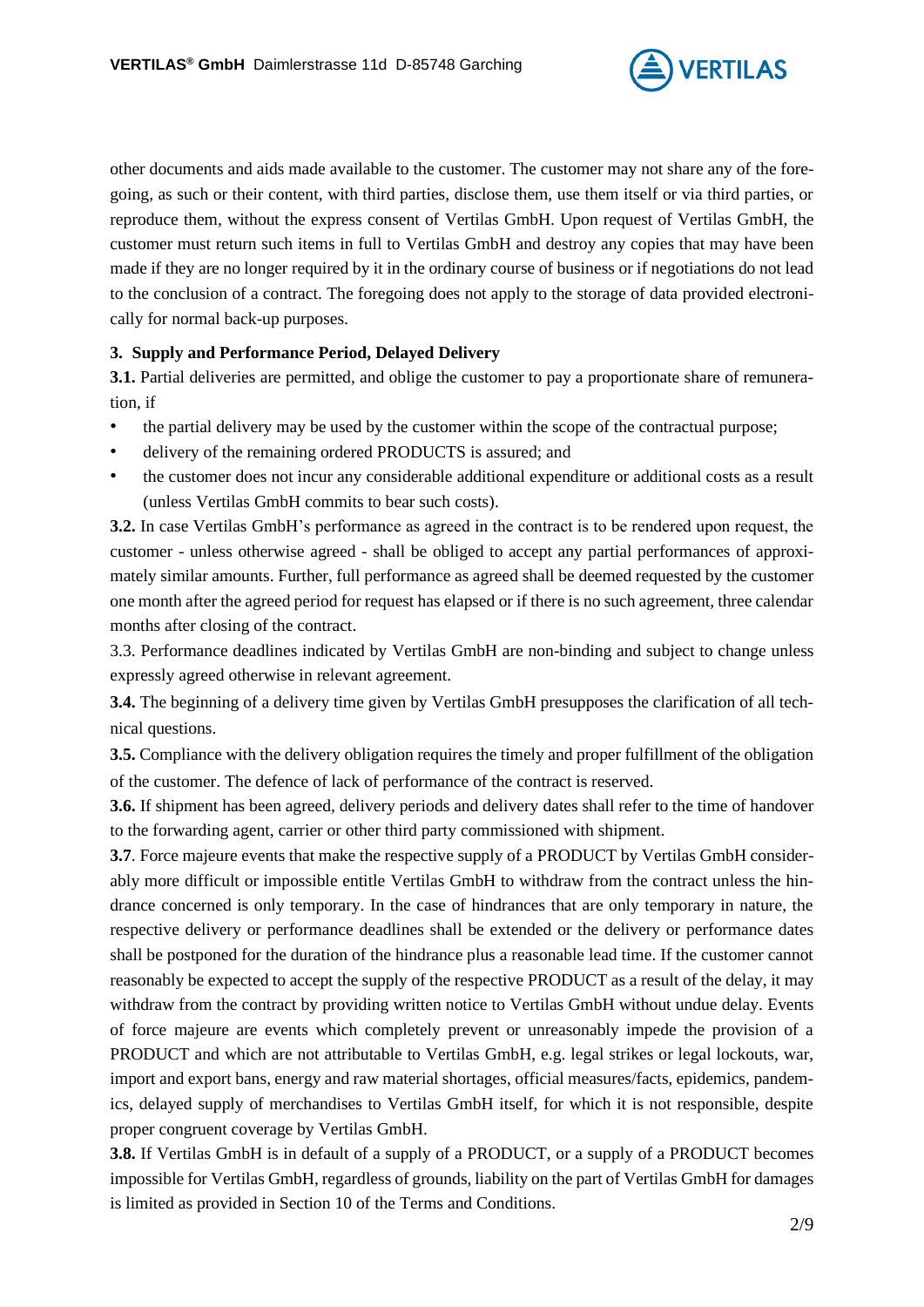

**3.9.** If the acceptance by the customer is delayed or if he violates any other of his cooperative duties culpably, Vertilas GmbH can claim compensation for the damages incurred, including any additional expenses. The risk of an accidental destruction or deterioration of the subject of the contract will pass to the customer on the date on which the customer delays the acceptance of the subject of the contract. Storage costs after the passage of risk shall be borne by the customer. In the case of storage by Vertilas GmbH, storage costs will equal 0.25% of the invoice amount of the supplied items to be stored per full week. This is without prejudice to the right to assert and prove higher or lower storage costs.

#### **4. Prices, Terms of Payment, Delay, Set-off, Right of Retention**

**4.1**. Prices are valid for the scope of PRODUCTS listed in the order confirmation. Additional or special services will be charged separately. The prices are stated ex works plus packaging, statutory value added tax, customs duties for export shipments as well as fees and other public charges.

**4.2.** The Vertilas GmbH list prices valid at the time of shipment shall apply (in each case less an agreed percentage or fixed discount) in cases in which agreed prices are based on Vertilas GmbH's list prices and shipment is to be made more than four months after conclusion of the contract.

**4.3**. Payment is due without deduction within 30 days after invoice date. Payment is in time, if the invoice amount is credited to Vertilas GmbH´s bank account indicated on the invoice. Payment by cheque or bill of exchange is not permitted unless agreed separately in a specific case. If the customer does not pay on the due date, all outstanding amounts shall bear interest at 5 % p.a. from the due date. This is without prejudice to the right to claim a higher interest rate and to assert further damages in the event of default.

**4.4.** Vertilas GmbH reserves the right to demand advance payments.

**4.5.** In cases in which - after closing of the contract - doubts arise regarding the customer's ability to pay Vertilas GmbH's claims or his creditworthiness Vertilas GmbH is entitled to render performance only after the customer's performance or versus collateral in the form of a directly enforceable, irrevocable guarantee from a German major bank. In case the customer does not comply with this request even after fixing a time period for performance including a notice of the intention to rescind the contract after the set period of time, Vertilas GmbH may rescind the contract, excluding any rights for compensation of the customer.

**4.6.** A set-off based on counterclaims of the customer, or withholding payment on the basis of such claims, is only permitted in cases in which the counterclaims concerned are undisputed or have been finally determined by a court.

## **5. Customer`s Responsibilities, Acceptance**

**5.1.** The customer must make available to Vertilas GmbH all documents required for the performance of the subject of the contract free of cost and in a timely manner. Vertilas GmbH is not obliged to check the content of the documents made available by the customer as well as such designated requirements (specifications, functions, and technical details) for potential flaws or infringements of third party rights following the implementation of the specified requirements, unless otherwise agreed expressively.

**5.2.** Insofar as the customer renders own services or services are rendered by third parties (including the delivery of PRODUCTS) the customer is responsible for the co-ordination of the individual work processes as well as the compliance with applicable safety regulations and provisions for prevention of accidents.

**5.3.** In case the customer does not render his co-operation duties to the required extent or Vertilas GmbH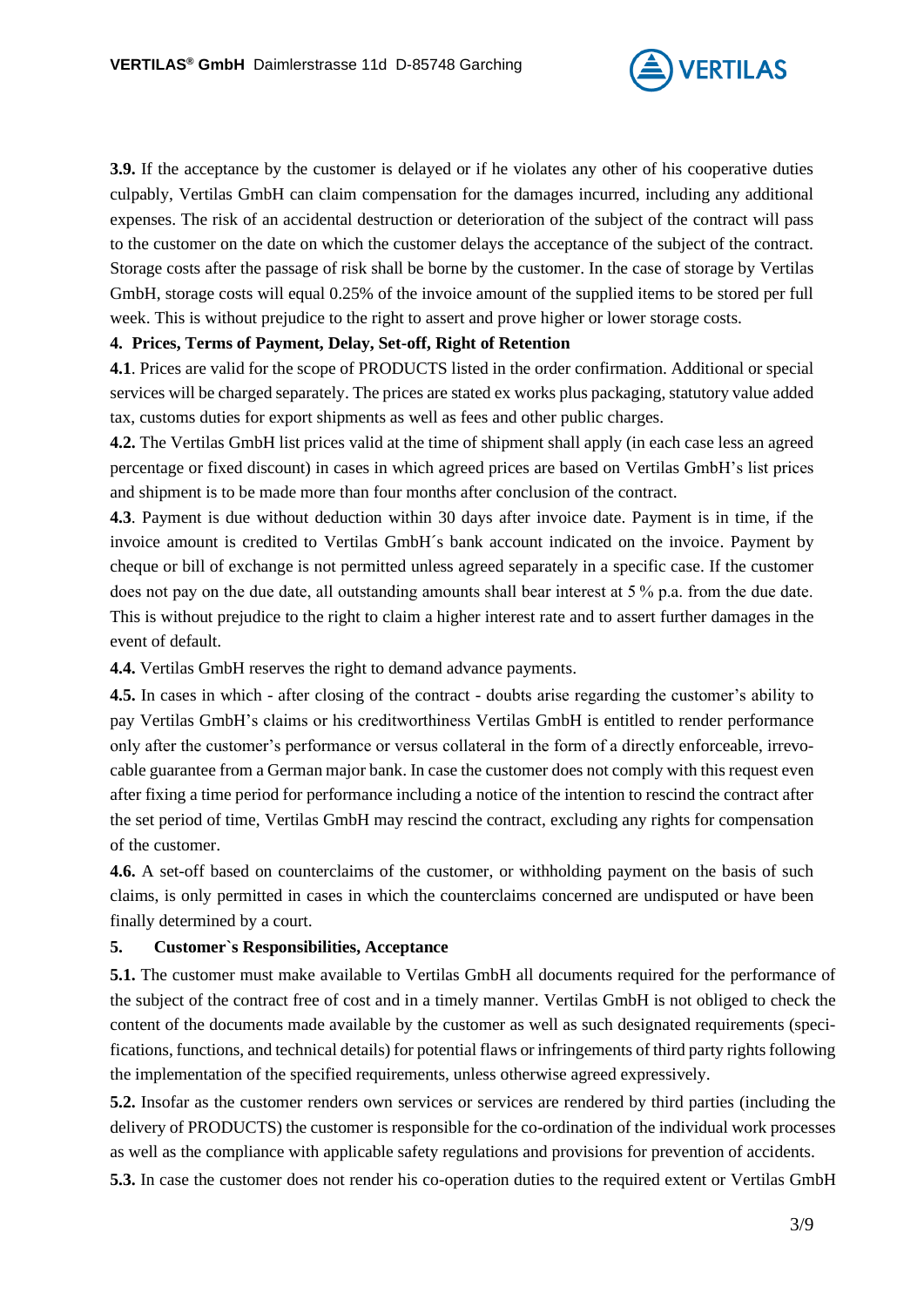

is inhibited in rendering the agreed due to circumstances within the contacting partner's risk, Vertilas GmbH is exempt from the performance obligations for the duration of the impediment and to the extent of its impact and may ask for reasonable compensation for any additional costs incurred hereby. Vertilas GmbH in that case will set off any expenses saved or amounts received from other orders. The risk of accidental loss or accidental deterioration of the PRODUCTS is transferred to the customer at the time he is in default with accepting delivery.

**5.4.** In cases in which acceptance is required, the PRODUCT shall be deemed accepted if

- the supply and, if Vertilas GmbH also is obliged to perform installation, the installation has been completed;
- Vertilas GmbH has notified the customer accordingly including a reference to deemed acceptance based on this Section 5.4 and requests acceptance by the customer;
- twelve working days have elapsed since delivery or installation, or six working days have elapsed since delivery or installation in case in which the customer has started to use the PRODUCT; and
- the customer has failed to accept the PRODUCTS within the respective period for on grounds other than a defect reported to Vertilas GmbH which makes use of the PRODUCT impossible or significantly impairs such use.

## **6. Place of Performance, Dispatch, Packaging, Transfer of Risk, Transport-insurance**

**6.1.** Vertilas GmbH's registered office is the place of performance for all obligations arising from the contractual relationship unless stated otherwise. If Vertilas GmbH is also obliged to provide installation services, the place of performance is the place where such installation is to be performed.

**6.2.** The mode of shipment and packaging are subject to the reasonable exercise of discretion on the part of Vertilas GmbH.

**6.3.** At the latest, risk passes to the customer when the PRODUCT is made available to the customer or the freight forwarder, carrier, or agent at Vertilas GmbH's premises. This also applies in the case of partial deliveries or in cases in which Vertilas GmbH has agreed to provide other services (e.g., shipment or installation). If shipment or transfer is delayed due to a circumstance for which the customer is at fault, risk passes to the customer on the day on which the PRODUCT is ready for shipment and Vertilas GmbH has notified the customer accordingly.

**6.4.** Vertilas GmbH will only insure a shipment against theft, breakage, transport, fire and water damage, or other insurable risks, at the customer's express request and at its expense.

## **7. Guarantee of Retention of Title**

**7.1.** Vertilas GmbH will retain title to the PRODUCTS until all payments under the entire business connection have been received. In the case of violation of the contractual obligations by the customer, in particular in case of delayed payment, Vertilas GmbH will have the right to repossess the PRODUCTS. The repossession of the PRODUCTS by Vertilas GmbH will constitute a rescission of the agreement. After return of the PRODUCTS, Vertilas GmbH is authorised to utilise them, and the proceeds from utilisation shall be credited against the liabilities of the customer – minus appropriate utilisation costs.

**7.2.** The customer must handle the PRODUCTS with due care; in particular, he must adequately insure them at his own expense against damage by fire, water or theft at their replacement value. If maintenance and inspection work is necessary, it must be carried out at the customer's own expense in sufficient time.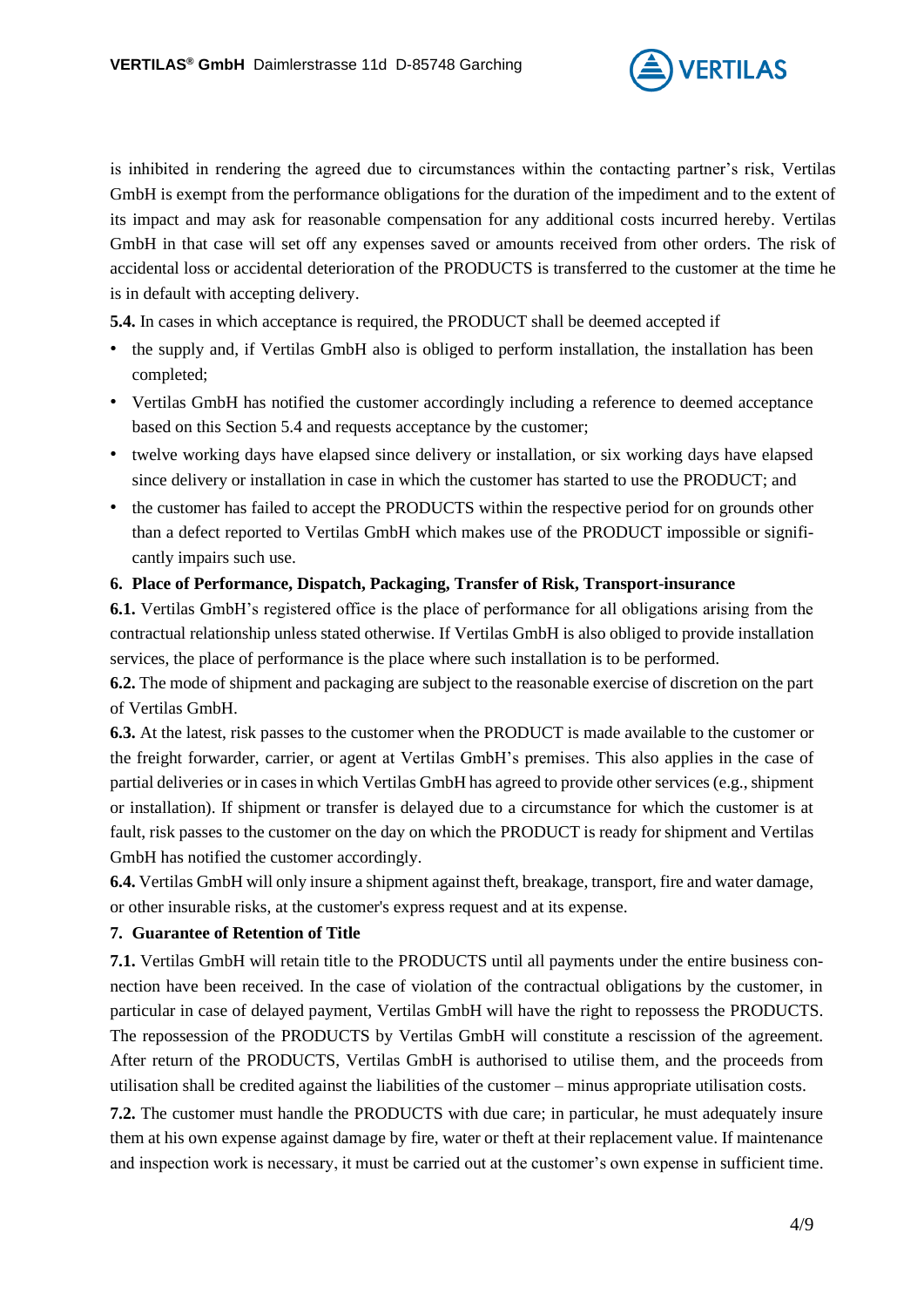

**7.3.** In the case of pledgings or similar acts by third parties, the customer must inform Vertilas GmbH immediately in writing so that Vertilas GmbH can bring a legal action as provided for in § 771 German Civil Procedure Code (hereinafter also referred to as "**ZPO**"). If the third party is not able to reimburse Vertilas GmbH for court and extrajudicial costs of the legal action as provided for in § 771 ZPO, the customer will be liable for the loss incurred by Vertilas GmbH.

**7.4.** The customer is entitled to re-sell the PRODUCTS in an orderly business transaction; however, the customer already assigns at this point all receivables amounting to the final sum of the invoice (including VAT) of the receivable of Vertilas GmbH that he gains from the re-sale to his customer or third parties. This is the case irrespective of whether the PRODUCT was resold without or after processing. The customer remains authorised to collect this receivable even after assignment of the receivable. The authorisation of Vertilas GmbH to collect this receivable itself, remains unaffected by this. However, Vertilas GmbH undertakes not to collect this receivable as long as the customer meets payment obligations from the revenues collected, does not have any payment arrears and in particular has not applied for composition or bankruptcy proceedings or if payment has been stopped. However, if this is the case, Vertilas GmbH can request that the customer of Vertilas GmbH reveals the assigned receivables and their debtors, provides all information required for collection, hands over the corresponding documents and informs the debtors (third parties) of the assignment.

**7.5.** The processing or alteration of the PRODUCT by the customer will be done for Vertilas GmbH at all times. If the PRODUCT is processed with other objects that do not belong to Vertilas GmbH, Vertilas GmbH acquires the co-ownership of the new object in the ratio of the value of the PRODUCT (final invoice amount, including VAT) to the other processed objects at the time of processing. For the rest, the same applies to the object, created by processing, as for the PRODUCT supplied under reservation.

**7.6.** If the PRODUCT is inseparably mixed with other objects that do not belong to Vertilas GmbH, Vertilas GmbH acquires the co-ownership of the new object in the ratio of the value of the PRODUCT (final invoice amount, including VAT) to the other mixed objects at the time of mixing. If the mixing is done in such a way that the object of the customer may be viewed as the main object, it is agreed that the customer will transfer a pro-rata co-ownership to Vertilas GmbH. The customer is the custodian of the sole or co-ownership created in this way for Vertilas GmbH.

**7.7.** The customer also assigns to Vertilas GmbH the receivables for securing the receivables against the customer attributed to Vertilas GmbH that the customer acquires through the combination of the PRODUCT with a plot of land vis-à-vis a third party.

**7.8.** Vertilas GmbH undertakes to release the securities attributed to Vertilas GmbH at the request of the customer in so far as the realisable value of the securities of Vertilas GmbH exceeds the receivables to be secured by more than 10%; the selection of the securities to be released is the responsibility of Vertilas GmbH.

## **8. Liability for defects, defects**

**8.1**. The warranty period is one year from delivery or, if acceptance is required, from acceptance. However, the limitation period does not apply to claims for damages by a customer due to injury to life, limb or health or due to an intentional or grossly negligent breach of duty by Vertilas GmbH or its vicarious agents; all such claims are governed by the applicable statutory limitations periods.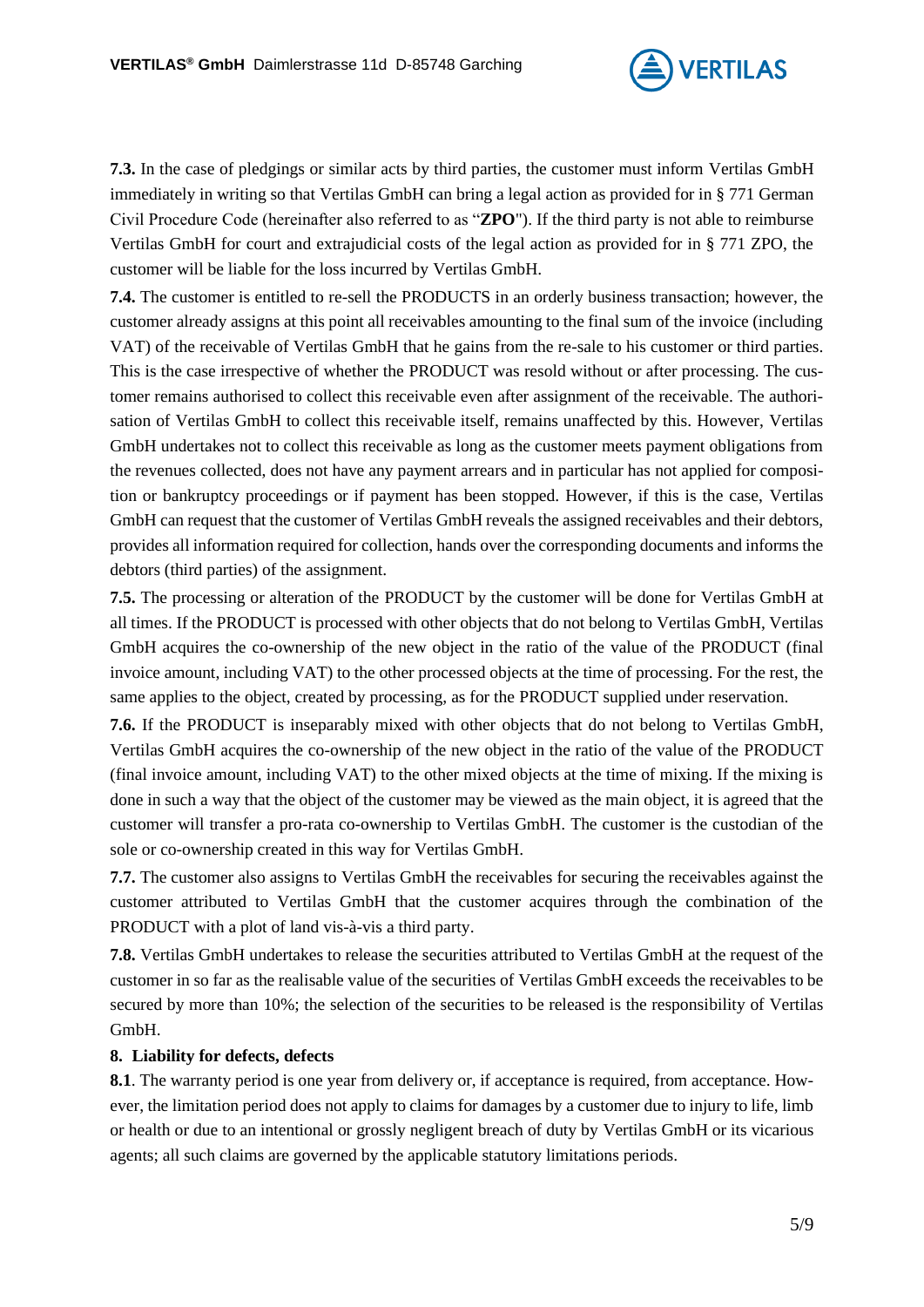

**8.2**. PRODUCTS which have been shipped must be carefully examined immediately after receipt by the customer or to the third party designated by the customer. With regard to patent defects or other defects that would have been discovered following an immediate, careful inspection, such defects are deemed to have been approved by the customer if Vertilas GmbH does not receive a written notice of the defect concerned within seven business days after receipt. With regard to other defects, the PRODUCTS are deemed to have been approved by the customer if Vertilas GmbH does not receive notification of defects within seven business days after the time at which the defect became apparent. If the defect concerned would have already been identifiable by the customer at an earlier time in the course of normal use, such earlier time is decisive for the beginning of the notification period. At the request of Vertilas GmbH, a rejected PRODUCT must be returned to Vertilas GmbH carriage paid. Vertilas GmbH will reimburse the costs for the least expensive shipping method in the case of a legitimate notice of a defect. This does not apply if the costs are higher because the PRODUCT is located at a place other than the place of intended use.

**8.3.** In the event of material defects of the PRODUCT, Vertilas GmbH is initially obliged and entitled, based on a choice to be made by Vertilas GmbH, to rectify the defects or to make a replacement delivery within a reasonable period of time. The customer may withdraw from the contract or reduce the purchase price appropriately in the event that attempts at cure fails i.e., impossibility, unreasonableness, refusal or unreasonable delay in the repair or replacement delivery.

**8.4**. If a defect is due to fault on the part of Vertilas GmbH, the customer can demand compensation for damages only under the conditions specified in Section 10 of these Terms and Conditions.

**8.5.** In the event of defects related to components from other manufacturers that Vertilas GmbH cannot remedy for licensing-related reasons or practical reasons, Vertilas GmbH will, at its option, either assert its warranty claims against the manufacturers and suppliers concerned for the account of the customer or assign such claims to the customer. In the case of any such defects, warranty claims may only be asserted against Vertilas GmbH on the basis of other applicable requirements and these Terms and Conditions if the legal enforcement of the above-mentioned claims against the manufacturers and suppliers was unsuccessful or would be futile due to circumstances such as insolvency. The statute of limitations applicable for the customer to assert its warranty claims against Vertilas GmbH for the relevant defects is tolled during the pendency of litigation.

**8.6.** Warranty coverage no longer applies if the customer modifies the PRODUCT, or has it modified by third parties, without the consent of Vertilas GmbH and curing defects becomes impossible or unreasonably difficult as a result. In any event, the customer shall bear the additional costs of curing the defect resulting from any such modifications.

**8.7.** The supply of used PRODUCTS agreed in any specific case is made subject to the exclusion of any warranty for material defects.

## **9. Industrial property rights**

**9.1.** In accordance with this Section 9, Vertilas GmbH warrants that the PRODUCT is free of third-party industrial property rights or copyrights arising under German Law. Each party must notify the other party in writing without undue delay if claims are asserted against it based on an alleged infringement of such rights.

**9.2.** In the event that the PRODUCT infringes an industrial property right or copyright of a third party, Vertilas GmbH will, at its discretion and at its expense, (a) modify or exchange the PRODUCT in such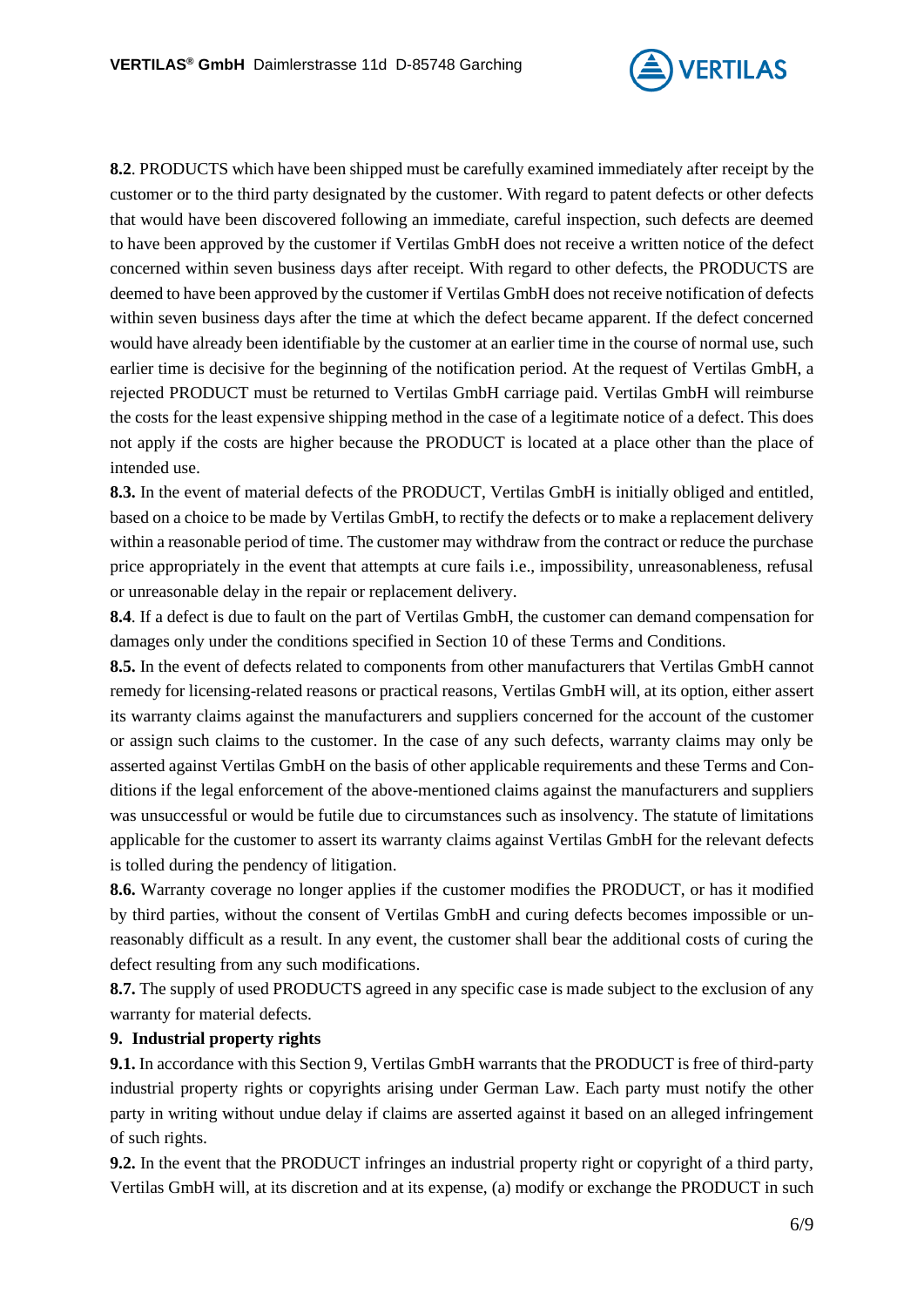

a way that third-party rights are no longer infringed but such that the PRODUCT continues to fulfil the contractually agreed functions or (b) procure the right of use for the customer by concluding a licence agreement. The customer is entitled to withdraw from the contract, or to reduce the purchase price appropriately, if Vertilas GmbH is not able to do so within a reasonable period. Any claims for damages on the part of the customer are subject to the restrictions of Section 10 of these Terms and Conditions. **9.3.** In the case of infringements caused by products of other manufacturers (co-)supplied by Vertilas GmbH, at its option, Vertilas GmbH will either assert its claims against the manufacturers and subsuppliers for the account of the customer or assign such claims to the customer. In such cases, claims may only be asserted against Vertilas GmbH according to this Section 9 if the legal enforcement of the above-mentioned claims against the manufacturers and sub-suppliers was unsuccessful or would be futile due to circumstances such as insolvency.

# **10. Liability for damages based on fault**

**10.1.** Provided that liability is based on fault, liability for damages on the part of Vertilas GmbH, regardless of legal grounds, in particular for impossibility, delay, defective or incorrect delivery, breach of contract, breach of obligations during contract negotiations and tort, is limited in accordance with this Section 10.

**10.2.** In cases in which Vertilas GmbH is liable for damages on the merits, such liability is limited to damages which Vertilas GmbH foresaw as a possible consequence of a breach of contract upon the conclusion of the contract or which Vertilas GmbH should have foreseen in the application of the customary degree of care. Indirect damages and consequential damage resulting from defects in the delivery item shall likewise only be compensable to the extent that such damage is typically to be expected when the delivery item is used as intended.

**10.3.** In the event of liability for simple negligence, the obligation of Vertilas GmbH to pay compensation for property damage, and any additional financial losses resulting therefrom, is limited to EUR 25,000.- per loss event and to EUR 100,000.- in total, even in cases where the breach of an essential contractual obligation is concerned.

**10.4.** The preceding exclusions and limitations on liability apply to the same extent for the benefit of Vertilas GmbH's executive bodies, legal representatives, employees and other agents and affiliates.

**10.5.** In cases where Vertilas GmbH provides technical information or acts in an advisory capacity, and such information or advice is not part of the contractually agreed scope of services owed by Vertilas GmbH; this is done at no charge and to the exclusion of any liability.

**10.6.** The limitations of this Section 10 do not apply to liability for wilful misconduct, for guaranteed characteristics, for injury to life, limb or health or under the Product Liability Act.

## **11. Reimbursement of futile expenses**

Claims of the customer for compensation of futile expenses according to § 284 BGB are excluded.

## **12. Intellectual property**

**12.1.** If Vertilas GmbH makes inventions in the course of the business relationship with the customer, Vertilas GmbH shall be entitled to the sole exploitation of the rights derived therefrom, in particular patents.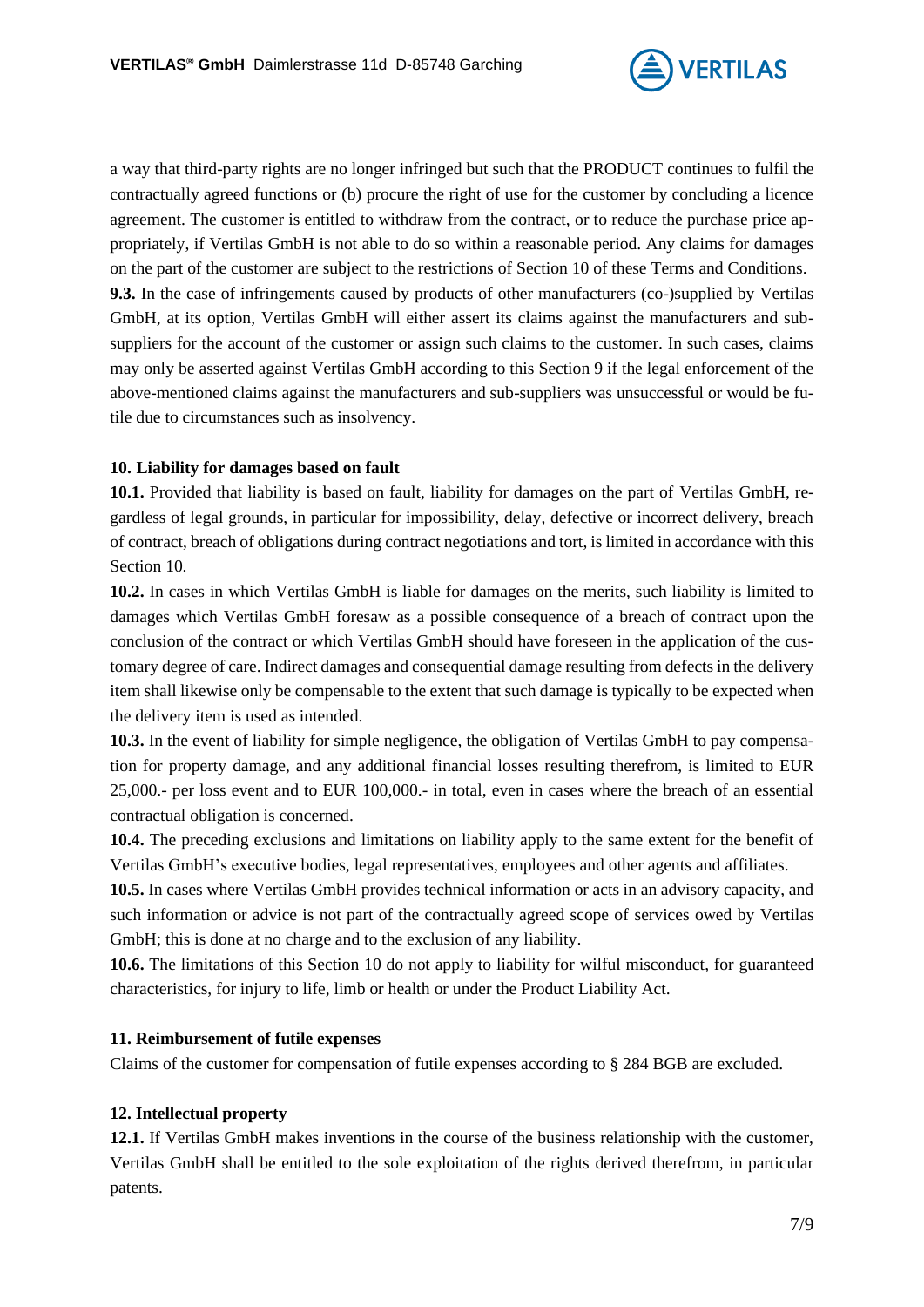

**12.2.** The customer agrees that Vertilas GmbH's sale of PRODUCTS does not grant to the customer any license or intellectual property or similar right applicable to or in any PRODUCTS, or in any information or documents (including estimates, projections, drawings, electronic files, calculations, or instructions) Vertilas GmbH provides to the customer, and the customer waives any and all such rights. Vertilas GmbH and its affiliates retain ownership in and control over all intellectual property, including patents, trademarks, trade names, copyrights, know-how, and goodwill applicable to or arising out of a PRODUCT.

**12.3.** The customer shall not name or designate any Vertilas GmbH information or PRODUCT in any patent application. The customer may not alter or remove, and will abide by, any patent, trademark, copyright, trade secret, proprietary or other notices, serial numbers, labels, tags or other identifying marks, symbols or legends contained on or in a PRODUCT (including containers or packages). If the customer acquires any intellectual property or similar rights in or relating to any PRODUCTS purchased from Vertilas GmbH (including any rights in any trademarks, derivative works or patent improvements relating thereto), by operation of law, or otherwise, then such rights are deemed and are hereby irrevocably assigned to Vertilas GmbH or its licensors, as the case may be, without further action by either Vertilas GmbH or the customer. The customer will sign any assignments or similar instruments confirming Vertilas' ownership of intellectual property rights relating the PRODUCTS, including inventions Vertilas GmbH makes in the course of the business relationship with the customer, at Vertilas' GmbH reasonable request.

## **13. Liability for conflict and hazardous materials**

Vertilas GmbH strives to keep all PRODUCTS manufactured by Vertilas GmbH free of conflict minerals within the meaning of the applicable version of the Dodd-Frank Act (tantalum, tin, gold and tungsten from the DR Congo or its neighbouring countries) as well as of hazardous substances in impermissible concentrations (e.g., in accordance with the Electrical and Electronic Equipment Ordinance). Accordingly, Vertilas GmbH likewise endeavours to oblige suppliers of Vertilas GmbH to ensure that the PRODUCTS purchased from suppliers of Vertilas GmbH do not contain any of the aforementioned conflict materials or hazardous substances in impermissible concentrations. However, the assumption of a warranty obligation, as well as any liability on the part of Vertilas GmbH for materials used by supplies of Vertilas GmbH or its suppliers, is excluded to the extent permitted and Vertilas GmbH does not make any representations or warranties that its PRODUCTS are free of such conflict minerals. Vertilas GmbH shall not have any liability to the customer or any other person or entity if any of its PRODUCTS contain any conflict minerals.

## **14. Instructions for use**

It is expressly pointed out to the customer that the PRODUCTS supplied by Vertilas GmbH may not be used in medical electrical equipment, in military installations, weapons, or weapons systems, or in any nuclear applications. If any PRODUCT is used in any such equipment, systems, or applications, all of Vertilas' warranties and obligations with respect to this PRODUCT shall be void automatically, to the extent permitted by law, and Vertilas shall have not responsibility or liability for it.

## **15. Miscellaneous**